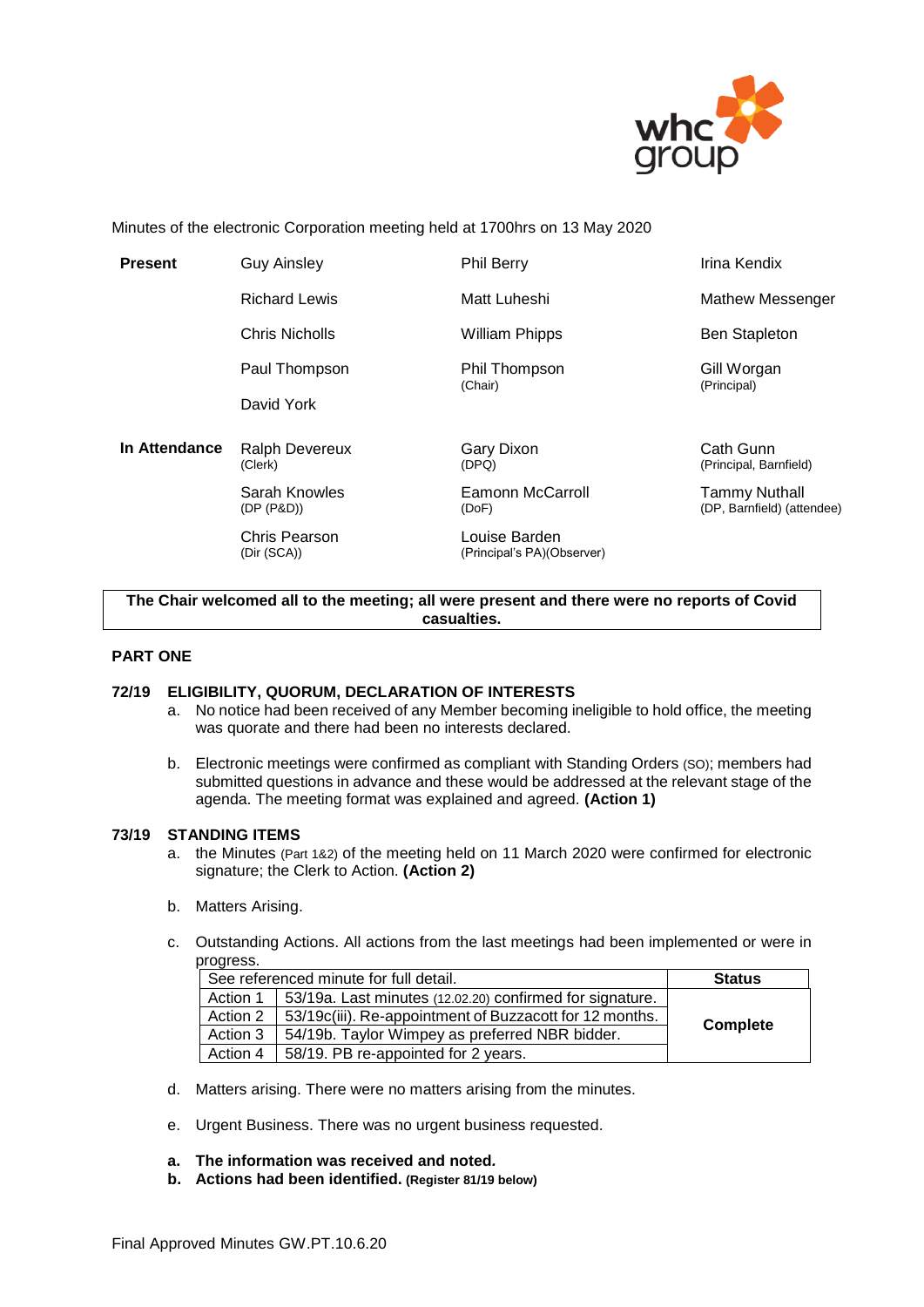#### **74/19 PRINCIPAL'S REPORT**

The Principal's report covered detail outside the scope of the agenda, it had been circulated in advance and was received. It was agreed that a brief information update would be sent to members between meetings. **(Action 3)**; several points were considered further:

- a. Performance Dashboard. Details on the Dashboard and the Key Performance Indicators. (KPI) were noted.
- b. Ofsted had advised that complaints regarding the Barnfield College (BC) nursery had now been fully investigated and the matter was officially closed.
- c. Capital Projects. Some updates to the report were explained:
	- (i) confirmation that vacant possession of the Kings Langley site would be (timely) provided to Bellway Homes on 31 July;
	- (ii) Hemel Hempstead (HH) Phase 2. Practical completion would now be on 31 May 2020; the Covid related delay was covered in the contract and no costs were incurred;
	- (iii) New Bedford Road (NBR) the relevant planning committee meeting, to consider both the new college and the residential development applications, including the essential relaxation of S106, had been delayed until 28 May (Covid related). The application to the South East Midlands Local Enterprise Council (SEMLEP) for grant funding had been ranked 1/28 projects, but there were currently no available funds and no information was available; and
	- (iv) Bute Street. The Council had indicated willingness to adjust the "Put and Call" arrangements to facilitate an early purchase of the car park and the Council and the College are working towards 10 June 2020 to execute the contractual agreement with funds being paid to the College within the following 5 days
- d. Leavers. It was likely that some of this summer's leavers would be unable to progress to their next planned stage because of Covid related issues, accordingly a specific Task Group had been formed to help and support them and to discuss ongoing education and training opportunities.
- **a. The information was received and noted***.*
- **b. Actions had been identified. (Register 81/19 below)**

#### **75/19 CLOSURE AND REMOTE WORKING**

The lockdown had and would impact considerably and importantly on student outcomes particularly with practical programmes and apprenticeships and possibly on staff and student wellbeing. Assessment schedules are in place for all students (including furloughed apprentices) and would activate on start up. The circulated and comprehensive paper, including the Covid Risk Register (RR), explained the associated preparations and arrangements and the content led into a general interactive discussion of how they were progressing. Contingency planning for dispersed teaching and learning had started in the very early stages of the then, imminent emergency, and that foresight had facilitated the current well controlled and reassuring environment. The thorough pre-lockdown preparation and post-lockdown support with access and troubleshooting had been justified. Students requiring equipment had been issued with over 400+ laptops and 20 dongles from College resources no extra purchase had been necessary. Both live and on-demand lessons are provided with c60-40% preferring live; attendance was recorded, as normal, on official registers. Managers were in regular contact with staff, making extensive use of the full range of social media. Students were aware that online work would be taken fully into account during assessment of qualification under the recently announced Office of Qualifications and Assessments Regulation (Ofqual) arrangements. These assessments would not count towards Ofsted results or league tables in the coming year but it was important that they reflected the recent evidenced positive increases in overall achievement, particularly at BC. There were c40 "furloughed" staff, all receiving full salaries and with full regard for DfE guidance and advice; the financial impact would be included in finance updates. Staff and Student wellbeing and safeguarding issues were considered at some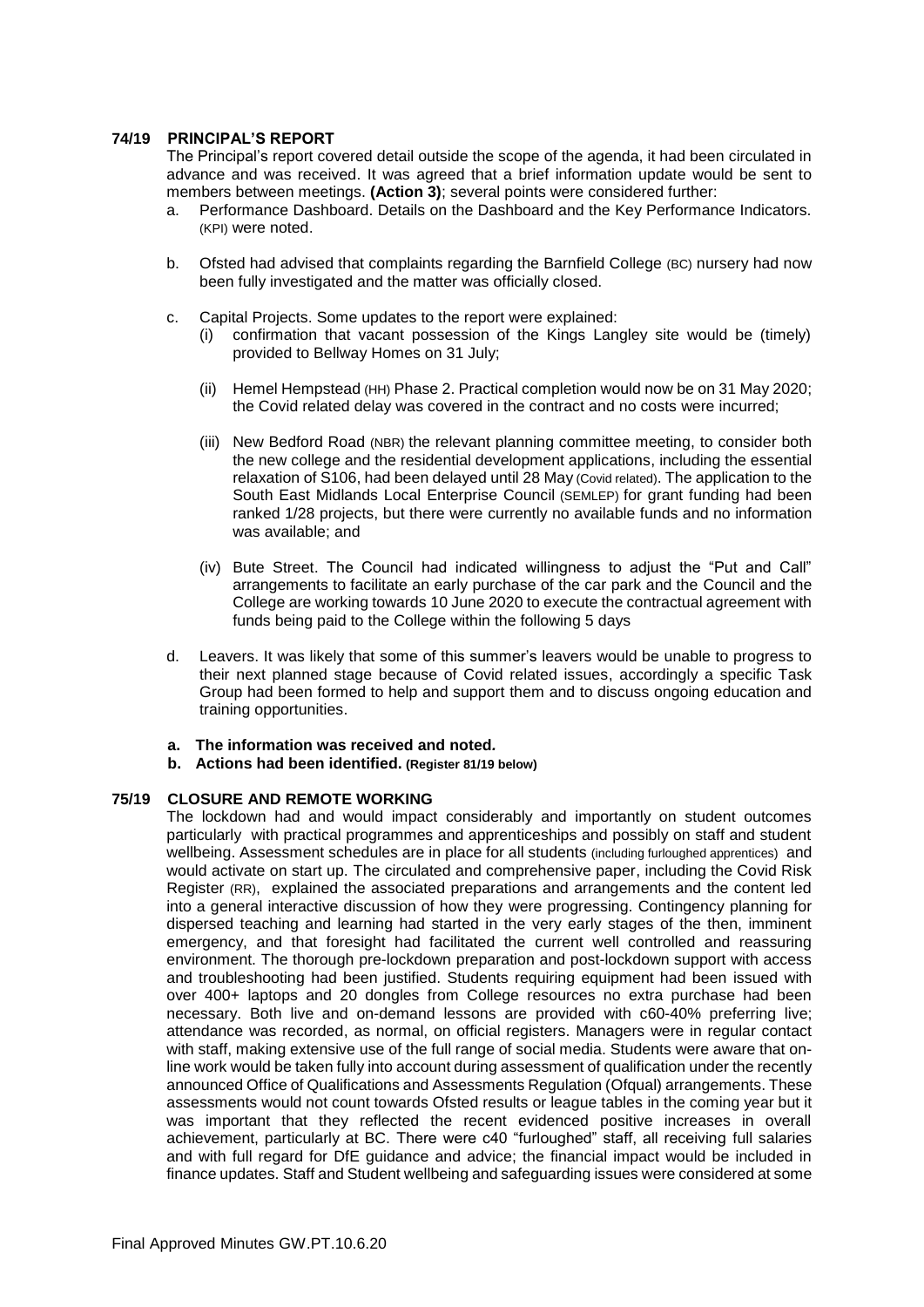length. Pre and post lockdown practical help was welcomed; this comprehensive pre-emptive planning had proved invaluable and had been the major contributor to the current success. Nonetheless, and as expected, challenges emerged but they could be met. Looking at the College re-opening, challenges remained with practical, craft based qualifications and these would be prioritised during the phased return to College expected to start in June and already prepared assessment schedules would activate. An alternative qualification offer for apprentices who may not be able to continue with their training (NVQs) was under development and, for adults, short, employability skills training including specific new courses to support sectors benefiting from the current situation ie digital, logistics and key workers. Necessary staff would be recruited and a grant of £55k to encourage people from industry into teaching would help. Working patterns would remain flexible and appropriate arrangements would be made for the 3 "shielding" categories. The changed economy and "post furlough" environment would probably require reassessment of the Strategic Plan; an interim position paper would be produced in the near future. **(Action 4)** Social distancing and nervousness would clearly reduce attendance and course blended learning, a mix of classroom-based and online delivery was under development.

- **a. The information was received and noted***.*
- **b. Actions had been identified. (Register 81/19 below)**

#### **76/19 QUALITY OF PROVISION**

The pre-closure assessment based on the Ofsted Education Inspection Framework (EIF) had been "good" and consistent with the previous year's self-assessment report (SAR). Most performance, measured in-year against quality indicators was positive and improvement measures were proving effective. Progress and attainment was routinely monitored leading to individual student restorative interventions and general activity to meet the aim of exceeding National Averages (NA) to demonstrate the group as a first-choice educational provider. Systems used to implement these objectives were explained and the quality of teaching and learning (T&L) processes were examined. Post closure, all teaching and Learning (T&L) had moved "online"; as considered above, the transition had been positive and most students were engaging (WHC 83% & BC 89%). T&L delivery had been prioritised by teachers to keep students up-to-date with work and to evidence the qualification process, a key aspect of which was external moderation to ensure consistency with previous years, avoid disadvantaging individual students and to pre-empt grade inflation. It was probable that students at WHC and BC would be considered as a "group" for these purposes since they were on a combined Individual Learning Record (ILR) database. A survey of 1500 students to assess process had been completed:

- a. 13% of WHC students; and
- b. 8% at Barnfield did not believe they were sufficiently supported by their teachers.

This small percentage appeared to be the result of the clear limitations with personal "face-toface" contact. Close attention was being given to Ofqual guidance and consultation and ensuring that teachers and curriculum mangers complied with given criteria. Each type of college provision was considered in the report including "on-line" learning and, from 143 T&L visited sessions,137 had met expectations, five key strengths and four areas requiring improvement had been identified. Challenges with practical assessments had been considered earlier but specifically the crucial importance of these for courses that provide licenses to practice meant they would need a priority return; this was a nationwide issue. One collateral benefit from dispersal was experience of remote T&L which would inform the intended continuance of electronic provision with consultation and advice provided from the Open University (OU).

#### **a. The information was received and noted***.*

#### **77/19 POLICIES**

a. Health and Safety(HAS) Report. The College remained committed to provision and maintenance of a safe environment for all and that was achieved through robust established and documented processes. As had been briefly explained earlier there had been extensive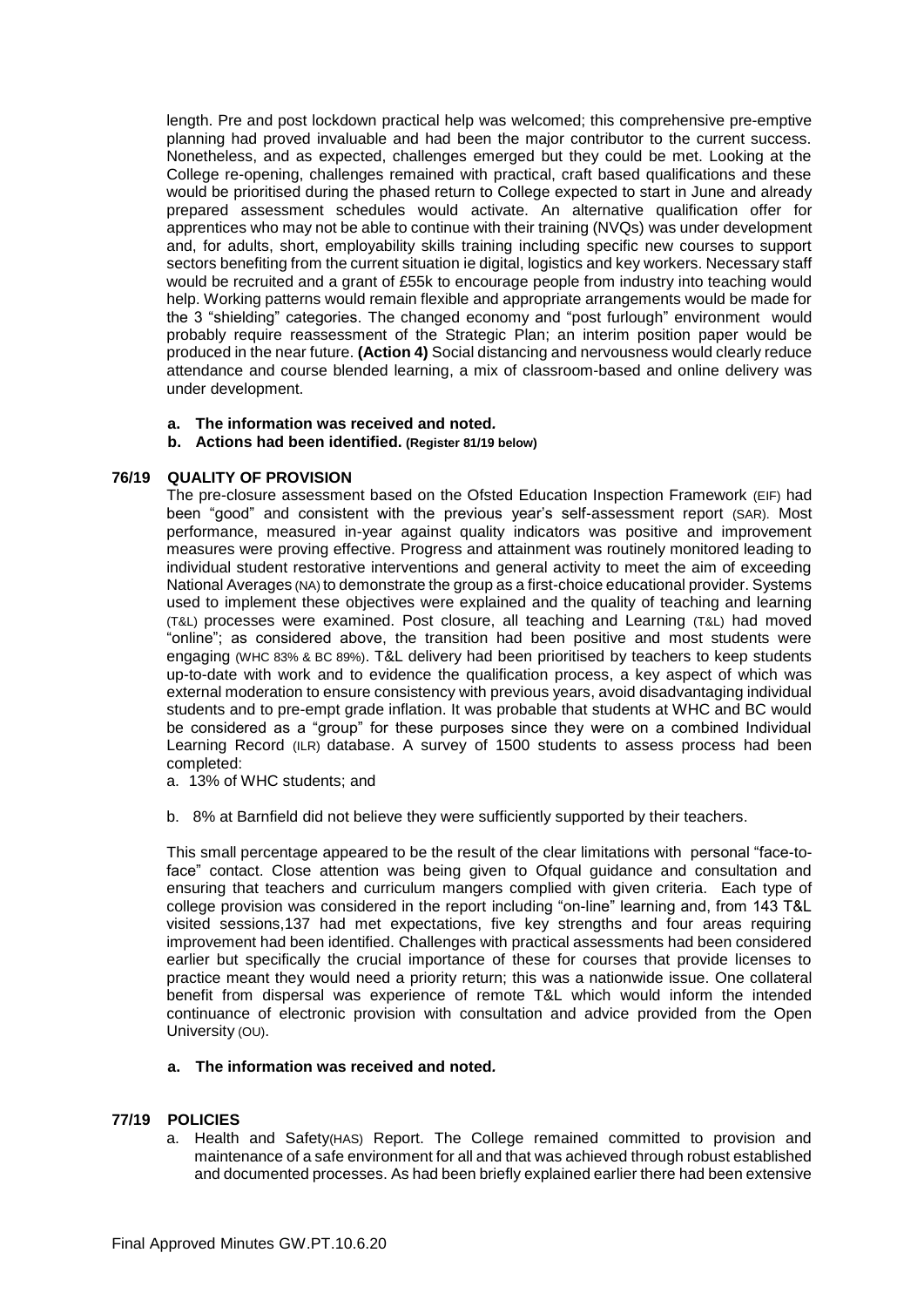guidance about home-working; risk assessments had been completed with employees who thought they required adaptations to their home and where necessary, these had been provided. Appropriate guidance for the present situation had been taken and had informed the amended HASAW Policy with Covid related changes shown in red type and which had complemented that from the previous year, which had been updated for personalities and dates. The Policy was welcomed and unanimously approved for a further 12 months. **(Action 5)**

- b. Safeguarding. Support for vulnerable children and young people was a high priority and an addendum to the Safeguarding Policy had been issued. Referrals in line with the arrangements were being received demonstrating their effectiveness; full contact details were included. The documents were approved. **(Action 6)** Minutes of an on-line Safeguarding Team meeting held on 8 April were received and the increased frequency of team meetings was noted in particular, also the regular meetings between the nominated safeguarding member (ML) and the team had been increased to monthly rather than termly that was welcomed.
- **a. The information was received and noted***.*
- **b. Actions had been identified. (Register 81/19 below)**

#### **78/19 MEMBERS**

The Chair of the Audit Committee had met with the DoF and considered the current situation. The useful meeting had evidenced that the finance team home working arrangements were effective and externally perceived as equivalent to "normal" service; an impressive result. On audit issues the Internal Audit Service was continuing to the agreed time lines and was expecting to complete the annual plan with no difficulty, a few documents held in college would be "followed up" in due course. Finances were sound and the DoF would explain that in the next item.

#### **a. The information was received and noted***.*

#### **79/19 URGENT BUSINESS**

There had been no urgent business requested.

#### **80/19 DATE OF NEXT MEETING**

The next meeting would be at 1700 on 10 June 2020, probably on-line since social distancing was likely to still be in force.

### **81/19 ACTION REGISTER**

| See referenced minute for full detail. |                                                                     | Resp         | <b>Date</b> |
|----------------------------------------|---------------------------------------------------------------------|--------------|-------------|
|                                        | Action 1   72/19b. Meeting format agreed.                           | Chair        |             |
|                                        | Action 2   73/19a. Last minutes (11.03.20) confirmed for signature. | <b>Clerk</b> | wie         |
|                                        | <b>Action 3</b>   74/19. Regular "howgozit" to be sent to Members.  | <b>GW</b>    |             |
|                                        | Action 4   75/19. Strategic Plan to be reassessed.                  |              | 31.07.20    |
|                                        | Action 5   77/19a. HAS Policy approved.                             | <b>DPPD</b>  | wie         |
|                                        | Action 6   77/19b. Safeguarding Policy addendum approved.           |              |             |

Ralph Devereux (Clerk) for Phil Thompson (Chair) (Jun 12, 2020 09:36 GMT+1) [Ralph Devereux \(Clerk\) for Phil Thompson \(Chair\)](https://eu1.documents.adobe.com/verifier?tx=CBJCHBCAABAAkKq7VHfNyjlraIElBcBltCZDTTopP9va)